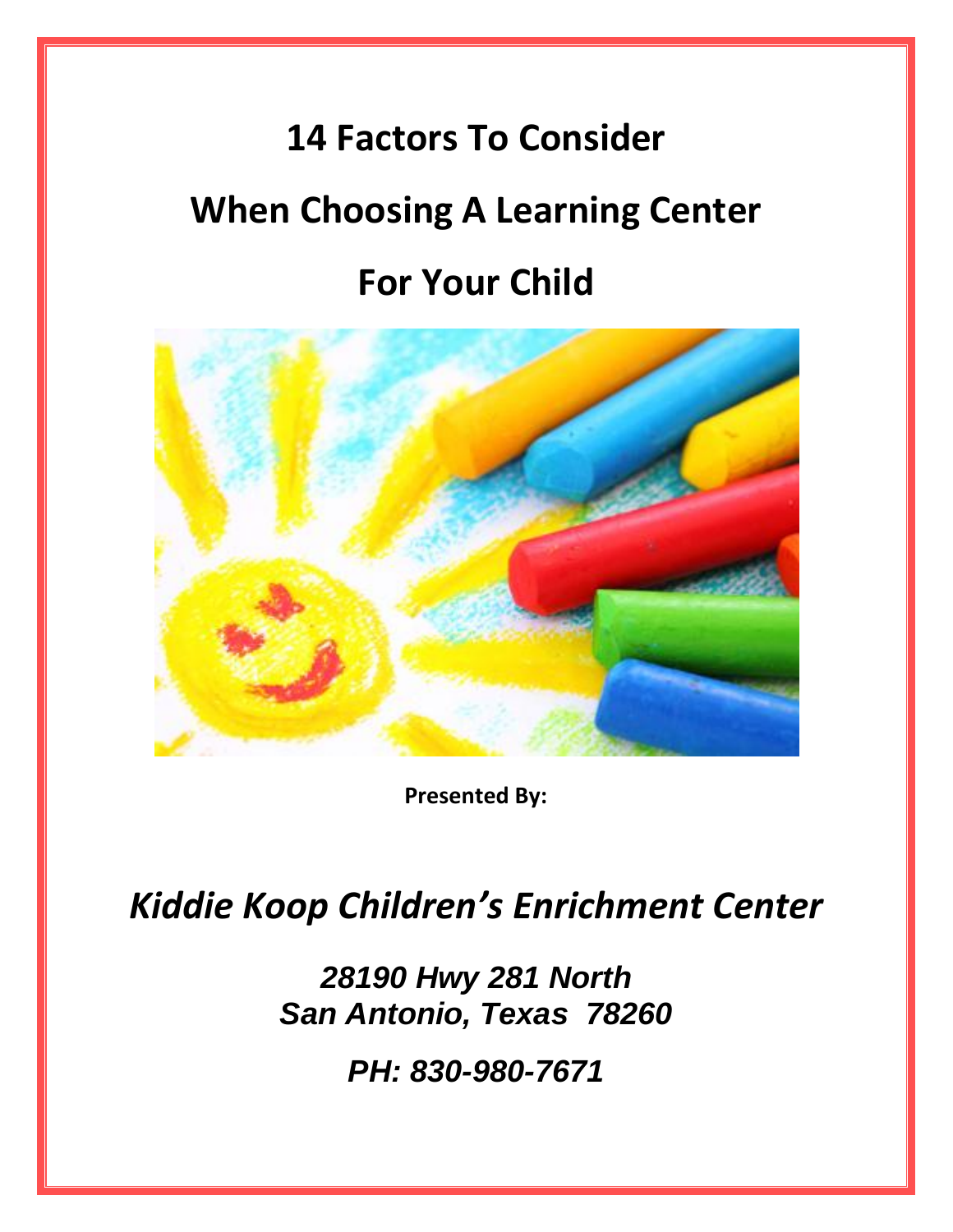

#### **1. Hours of Operation**

You need to have enough time to drop your child off in the morning and still be able to get to work or appointments on time. A childcare center should be open early enough for you to do that. The center should also be open late enough so that you are not rushing from work.



#### **2. Meals and Snacks**

Making sure your child has the proper nutrition throughout the day is an important factor in choosing a childcare center. Make sure to ask the following questions regarding nutrition:

- Do you provide all snacks, breakfast and lunch?
- $\bullet$  If they do provide snacks, breakfast and lunch, can they give examples of what will be given to my child?
- Does the center serve low-fat or soy milk, and whole or multi-grain products instead of white flour products? Is fresh fruit served?
- How will the food be prepared?
- How are food allergies handled?
- If they do not provide snacks and lunch, what types of food would they recommend to pack for my child? Can they heat up lunches if necessary?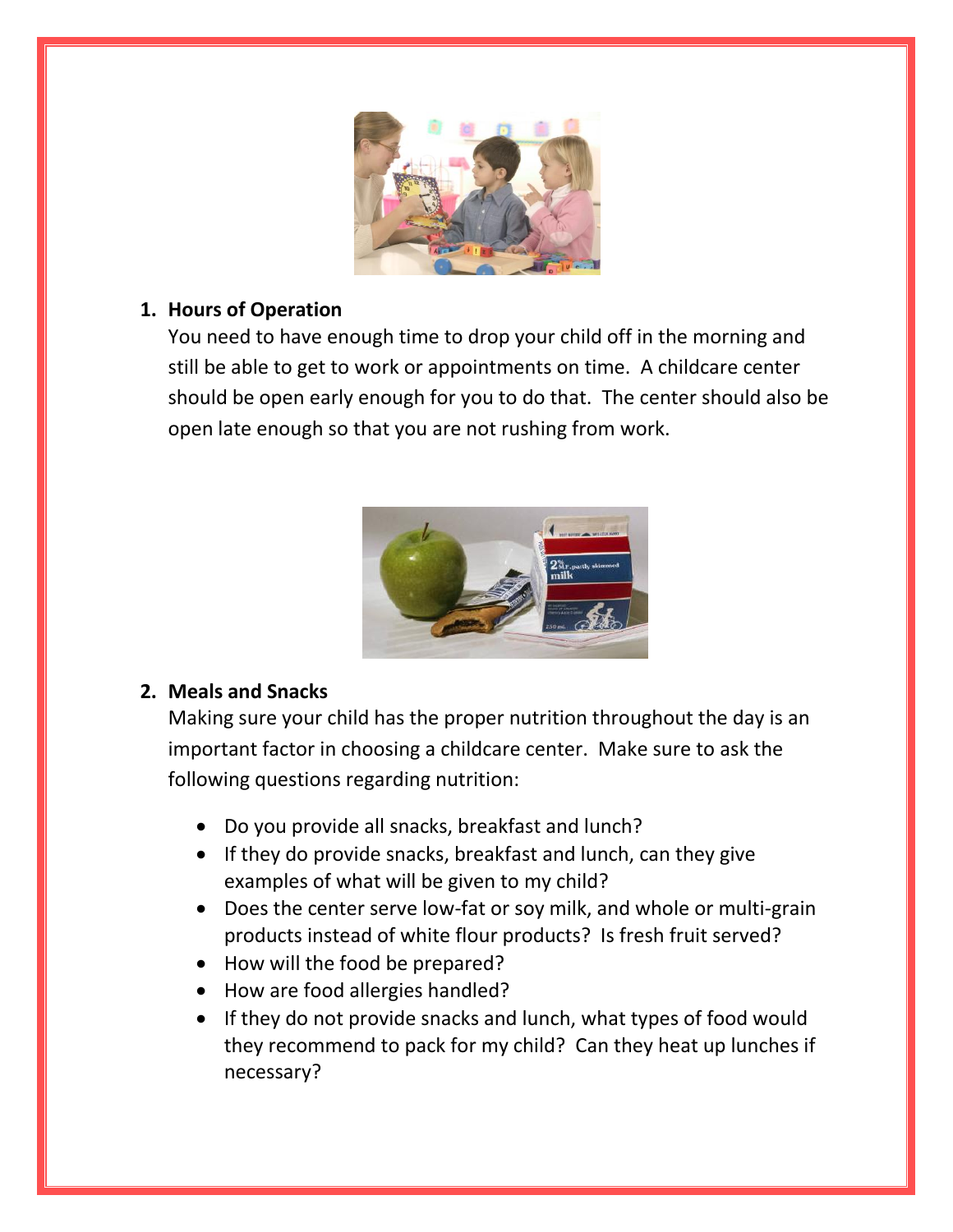

#### **3. Daily Schedule**

What does a typical day look like? What types of activities will your child participate in? Is a daily schedule available for parents? Getting an idea of the daily schedule will help you determine whether your child will enjoy his or her day.



#### **4. Communication**

How does the staff communicate with parents about what is going? How will they report to you about any problems they are having? Do they encourage feedback from parents? How would they like to receive feedback? Open communication can help improve your child's overall experience.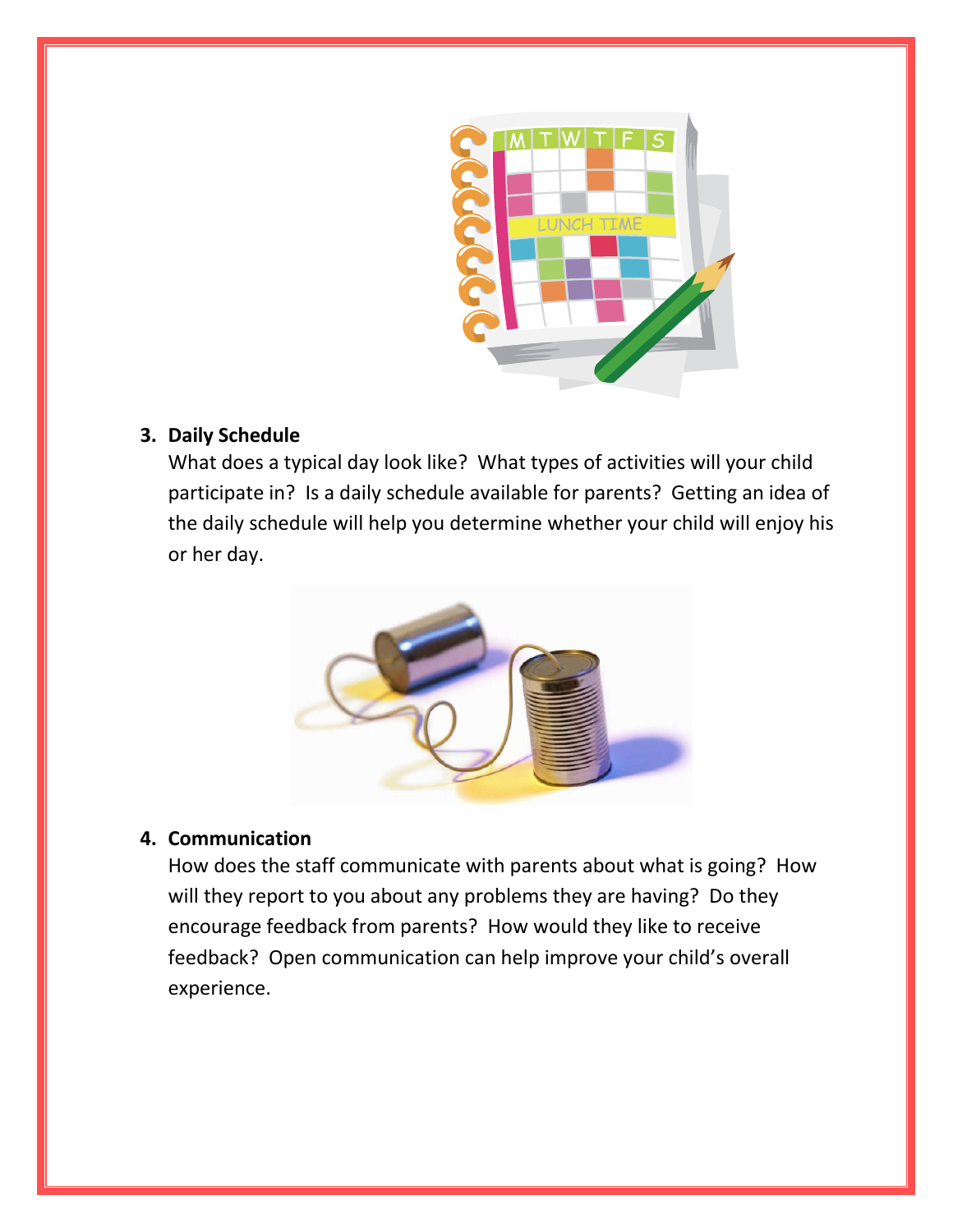

#### **5. Discipline Philosophy**

It is important to know how the staff will handle misbehavior. What system is in place to discipline children and teach them right from wrong? Does the staff avoid yelling, spanking, or other negative punishments? Negative behavior sets bad examples for children. What positive reinforcement and redirection tools does the center use? Using positive reinforcement techniques and redirection helps to prevent future misbehavior.



#### **6. Training, Licensing, Credentials, and Accreditation**

A well-educated and experienced staff will provide high quality interactions and activities for your child. Make sure to ask the following questions when looking at a childcare center:

- Does the director have experience caring for children?
- Who is on staff? Is there a place to view staff biographies?
- How is the staff screened?
- Does each staff member have the right credentials and experience?
- Does someone have current CPR and first aid training?
- How does the childcare center conduct its own training on an ongoing basis?
- Does the staff continue to receive training about the changes in childcare industry?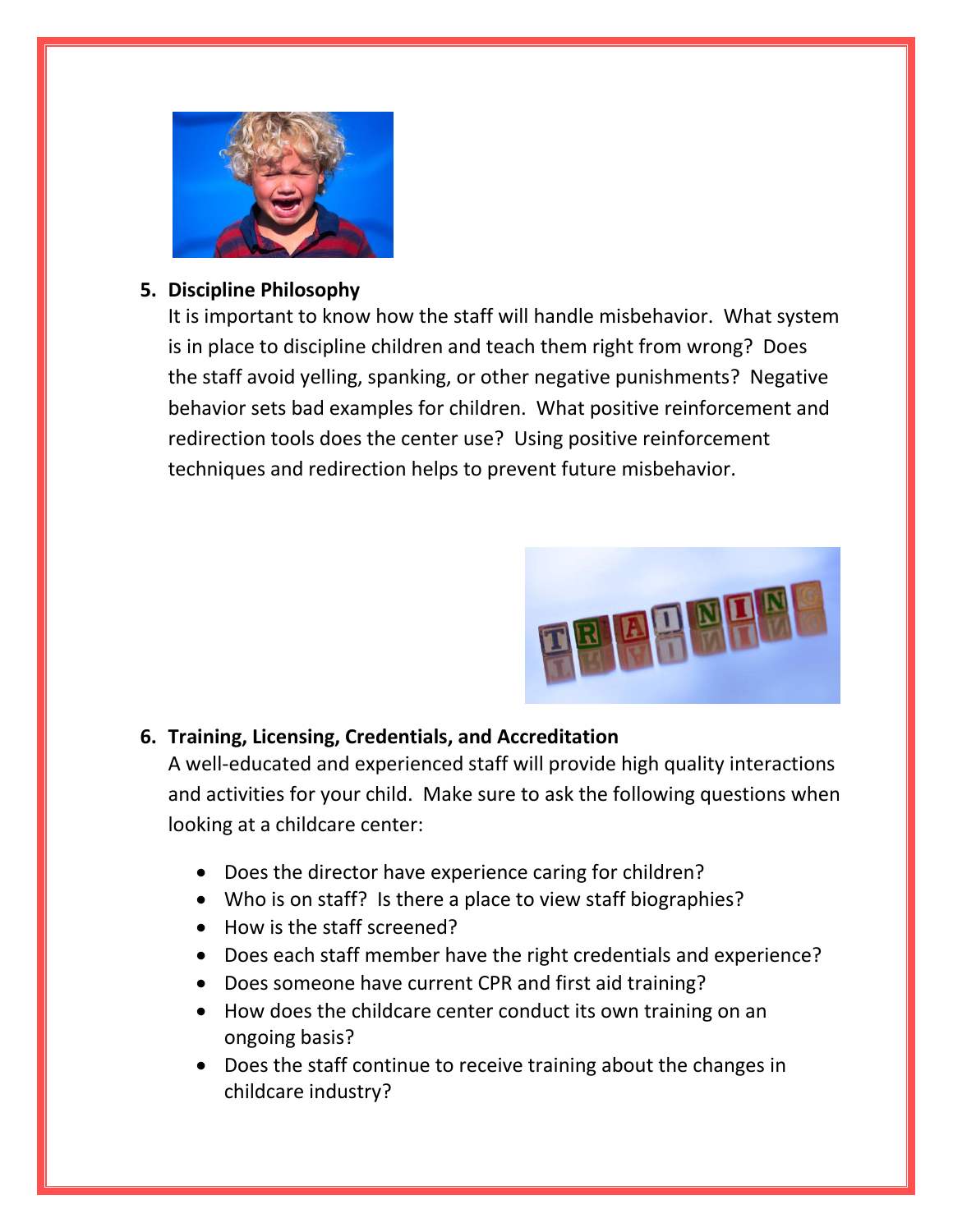

#### **7. The Facility**

Make sure to inspect the layout of the facility for cleanliness and organization. Is the layout open for children to play and crawl? Also, look for cleanliness and ask about the daily cleaning routine. Does the facility have an outside cleaning crew/company coming is at night to clean the center?



#### **8. Equipment, Toys and Learning Tools and Instruments**

There should be a variety of toys and learning tools and instruments for kids of every age. Make sure to ask about any sports or playground equipment and look at the condition of each to make sure they are safe and age appropriate.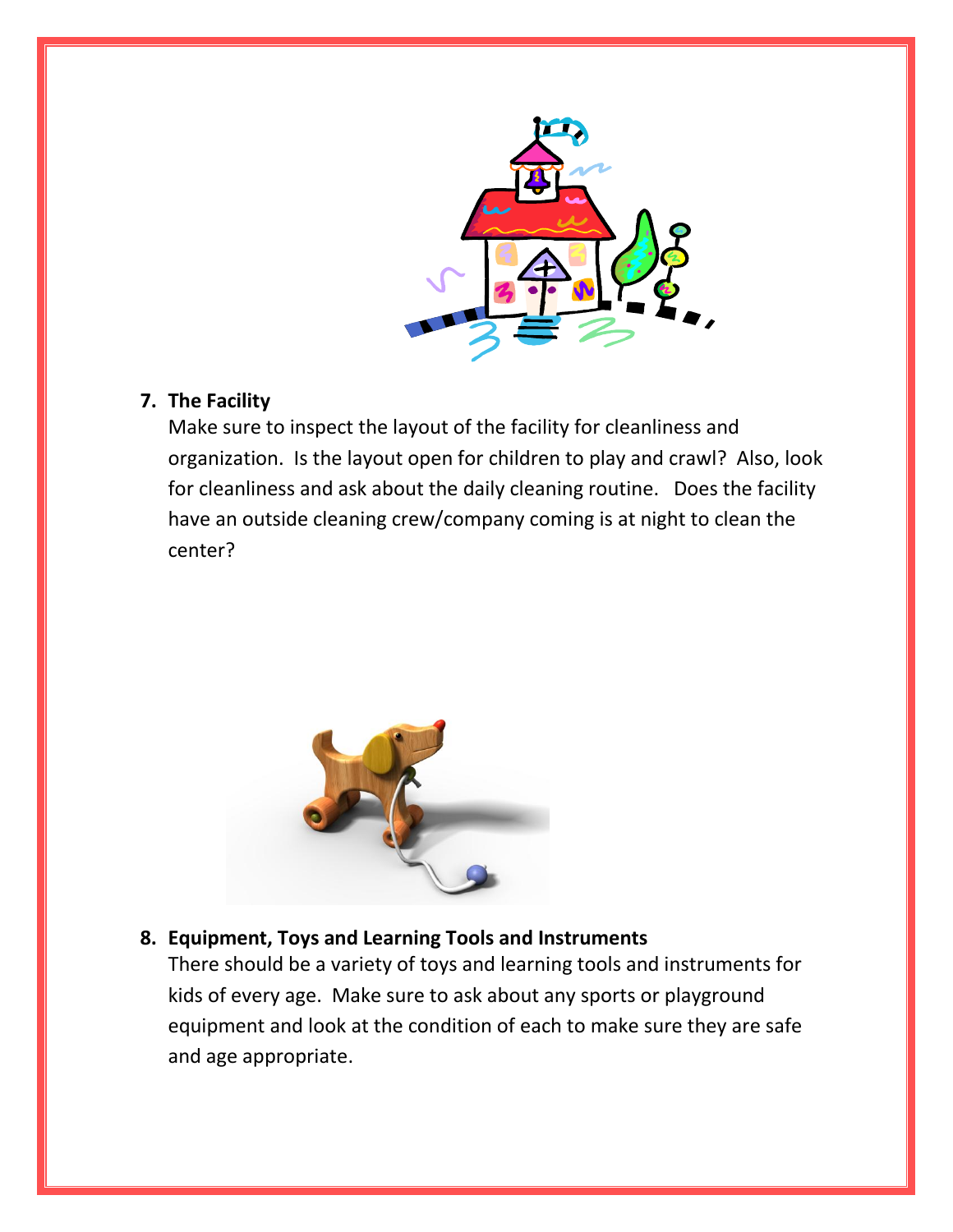

#### **9. Attitude/Energy**

Is the staff warm and welcoming? Do they pay individual attention to each child? When you walk in the facility, is it total chaos when you walk in? Children will thrive in an environment that is controlled, engaging and supportive.



#### **10.Recommendations by Others**

One of the best ways to measure the quality of a childcare center is by asking other parents for a referral. Does the center have a good percentage of children enrolled who were referred by other parents? Ask other enrolled parents about the experience their children are having and if they are satisfied with the quality of service, or check for parent testimonials on the center's website to hear what enrolled families are saying. Does the center do an annual parent survey to get parent feedback? If so, can you see the results of these surveys to know what existing parents are feeling?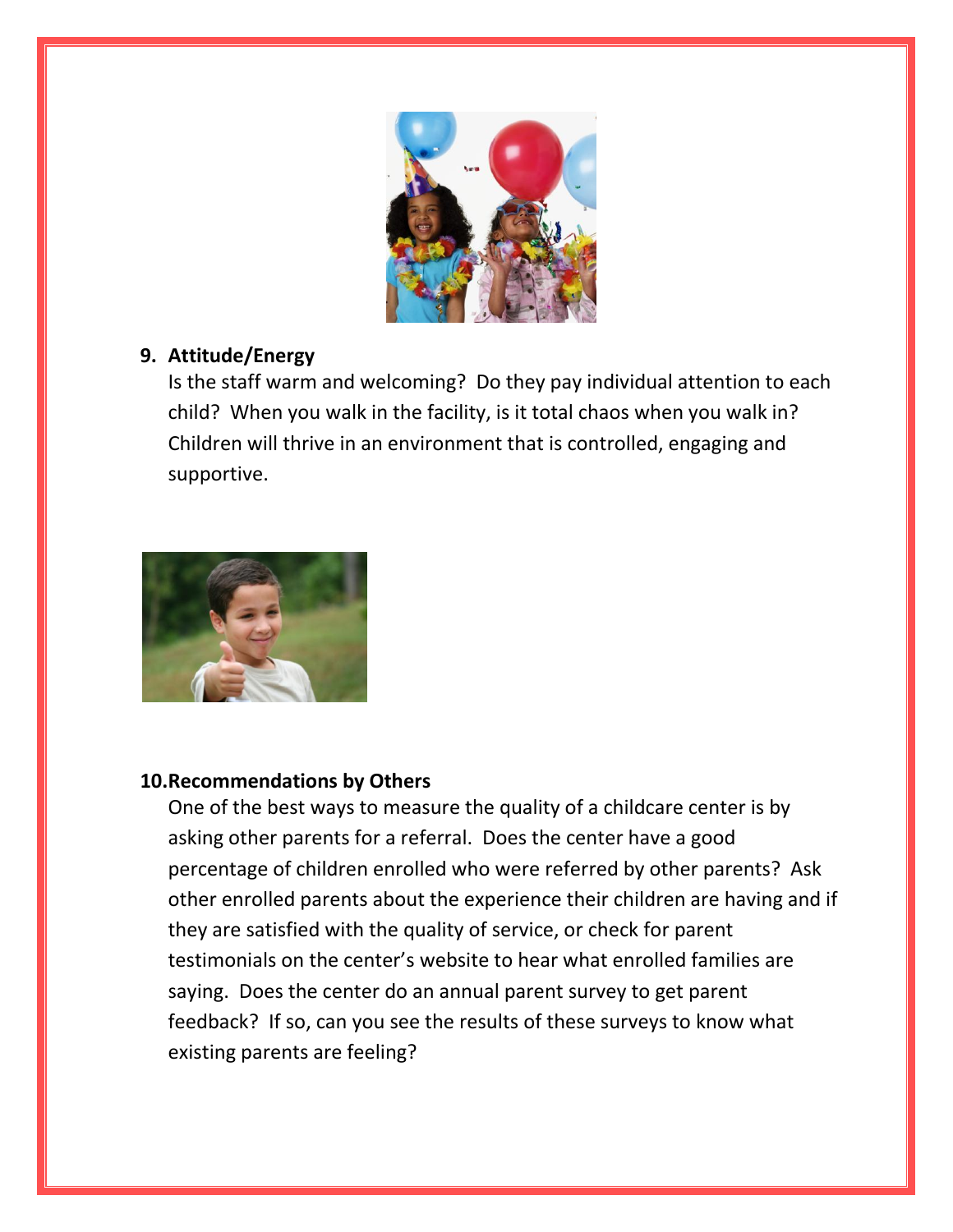

#### **11.Staff Turnover**

High staff turnover can negatively affect your child. Young children thrive on consistency. The constant turnover of staff members interrupts a child's schedule and routine. Building a trusting relationship with someone and having consistency helps make a child's day go much easier.



#### **12.Safety & Security**

Inquire about how medicines, cleaning supplies, and other poisonous materials are stored. Ask if the center has secure doors, strong safety gates, and a plan in case of disasters. Also, ask each childcare center to explain who has access to the facility and how people can leave and enter the building. Does the center have a security keypad at the entrance to discourage strangers from entering? What kind of log in and log out process do they have?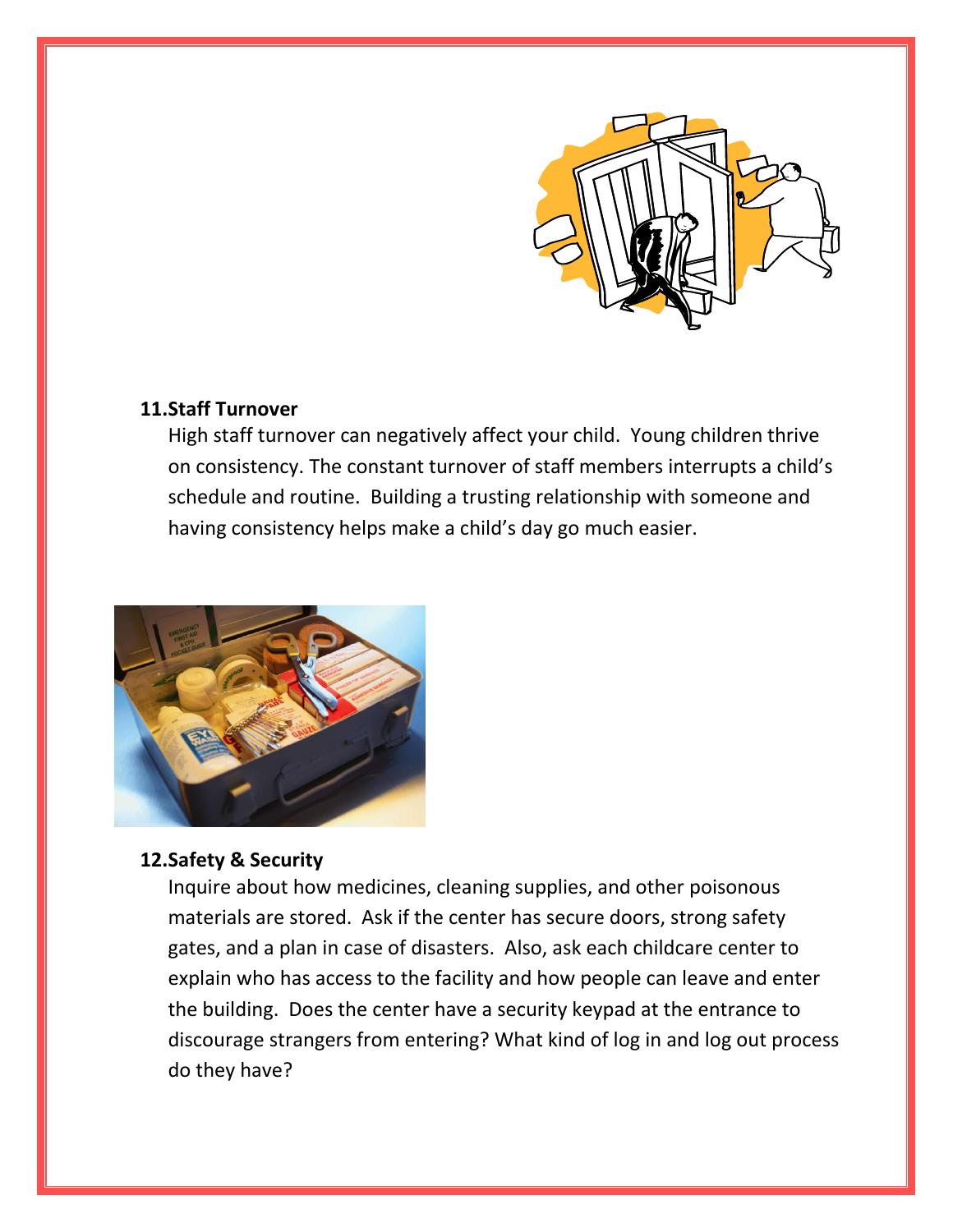

#### **13.Parent Handbook**

Every childcare center should have policies and procedures in place. Before choosing a center, make sure to ask for a parent handbook and look through it. A parent handbook should have all the childcare center's policies and procedures. Anything a parent needs to know should be in the handbook. If a childcare center does not have a parent handbook, then you may not know what is going on.



#### **14.Curriculum**

Familiarize yourself with each childcare center's curriculum. Ask each center how it prepares children for school. Are the teachers required to create a lesson plan for their class? Ask about the reasoning behind the chosen curriculum and its advantages. Compare the different curriculums to each other and decide which one would benefit your child the most. The time your child spends each day at the childcare center will help to establish a lifetime foundation and enthusiasm for learning.